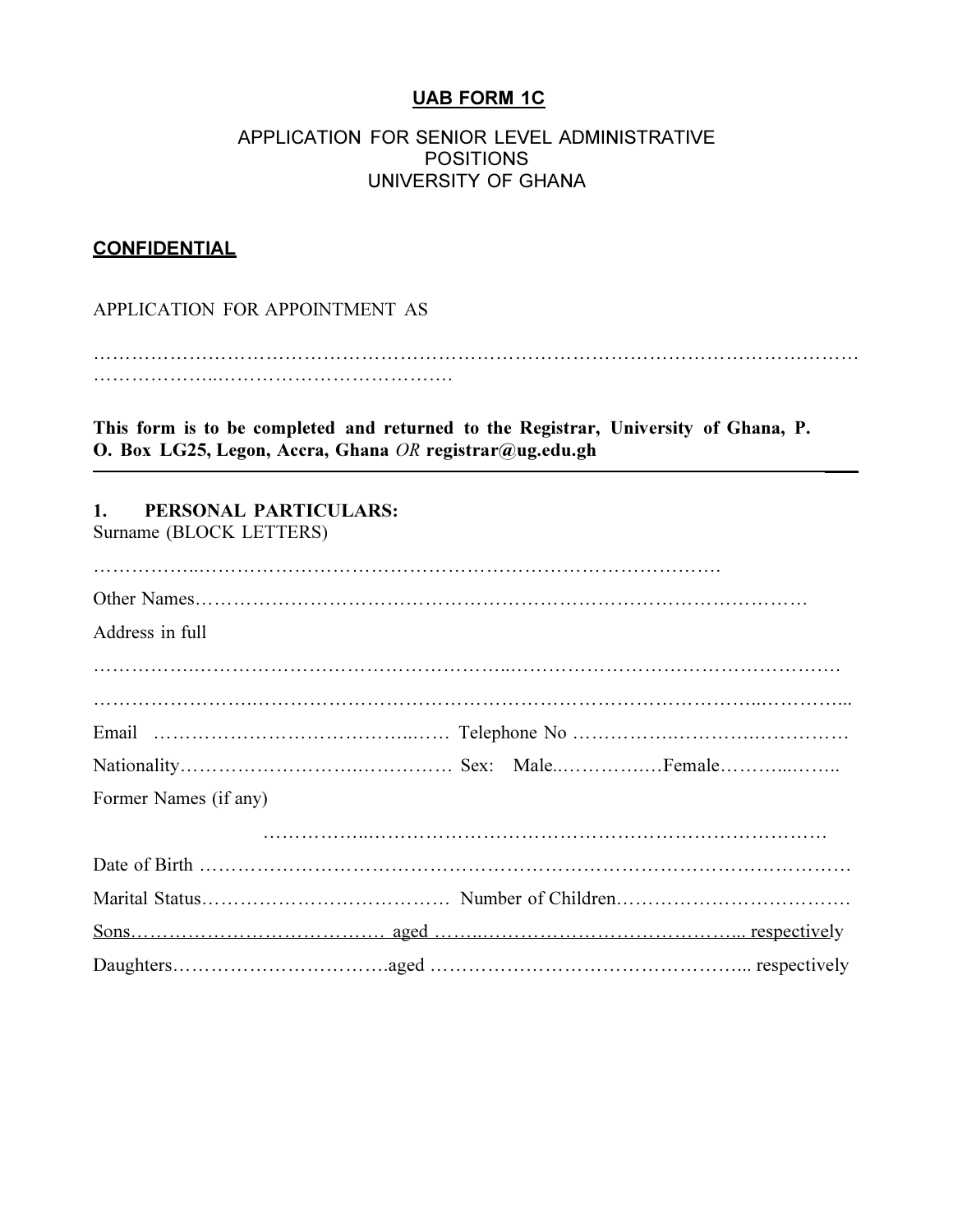# 2. EDUCATIONAL/PROFESSIONAL QUALIFICATIONS

(i) Where educated, with dates:

(ii) Particulars of qualifications (university awards - indicating class of degree and professional qualifications, giving the date and place of award).

# 3. PRESENT EMPLOYMENT

Name of Institution/Organization……………………………………………………..……………….. Positions held indicating dates, starting with the most recent: (i) …………………………..…………….………………………………………………………… (ii) …………..……………………………………….....…………………………………………… (iii) ………………………………………………………………………………...………………… (iv) …………………………………………………….………………………………………….…

#### Details of current emoluments

| (iii) |  |
|-------|--|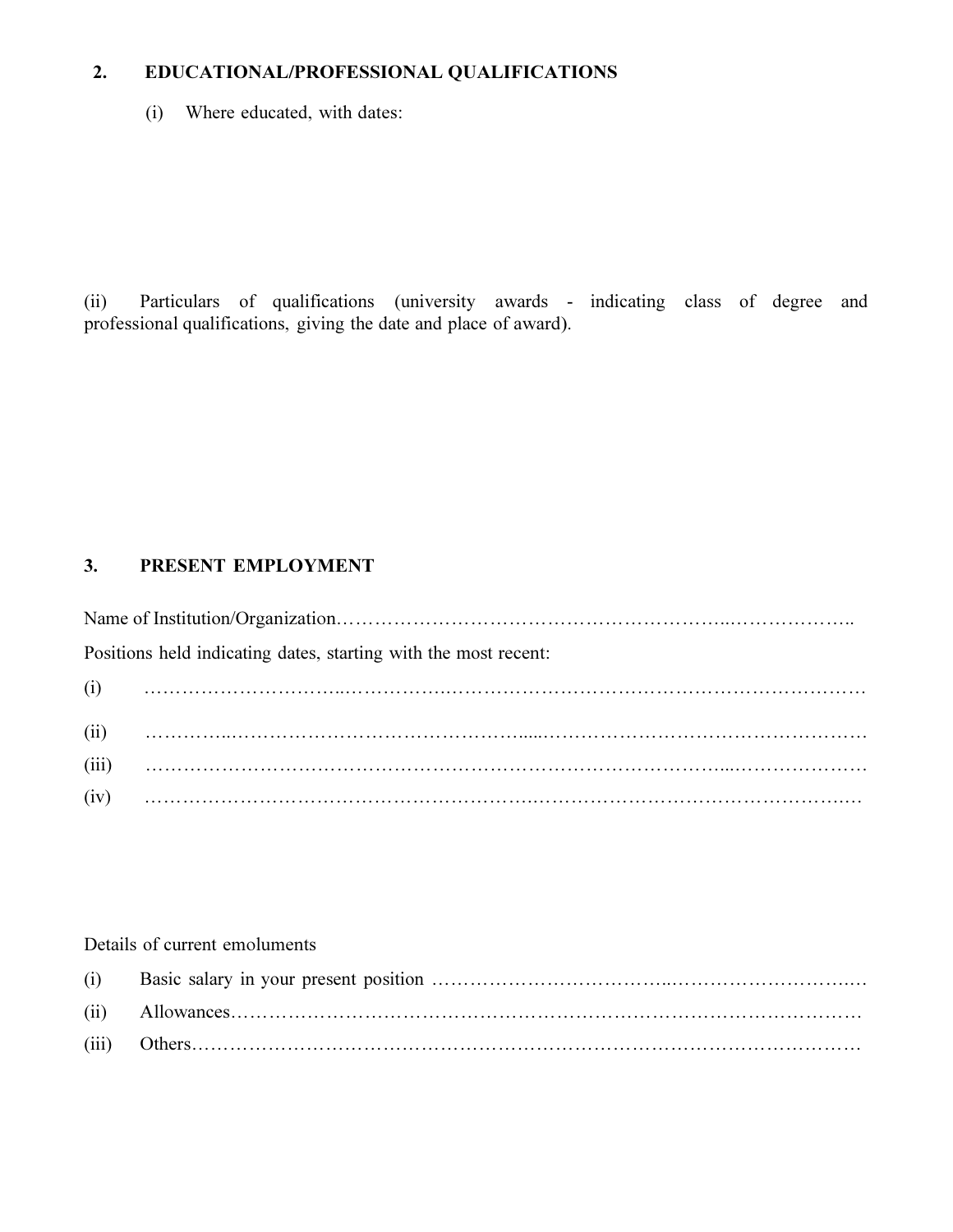# 4. PREVIOUS EMPLOYMENT

| Organisation | <b>Dates Worked</b> | <b>Position Held</b> |
|--------------|---------------------|----------------------|
|              |                     |                      |
|              |                     |                      |
|              |                     |                      |
|              |                     |                      |
|              |                     |                      |
|              |                     |                      |
|              |                     |                      |
|              |                     |                      |
|              |                     |                      |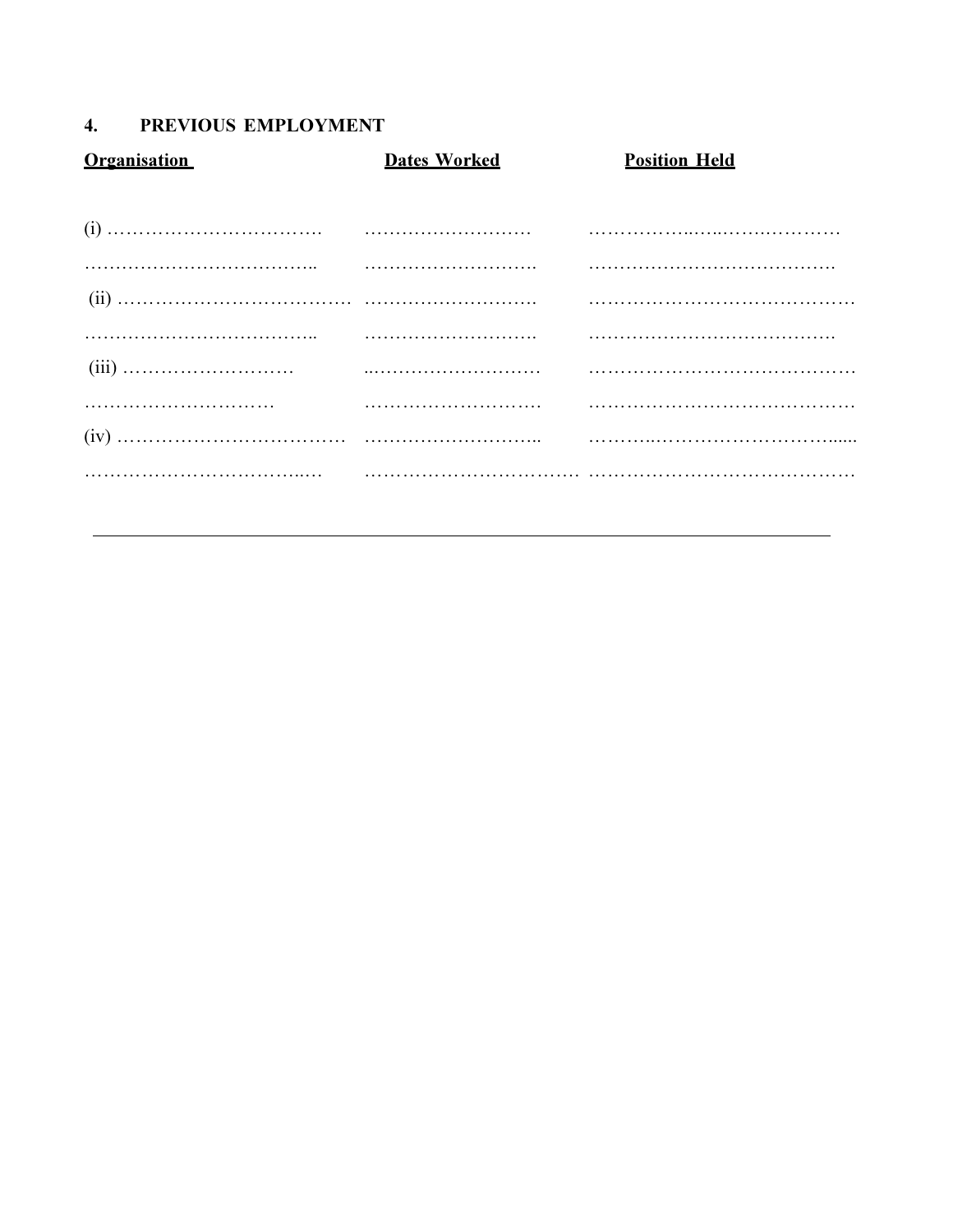5. Details of relevant work experience, with dates. (This may include managerial and administrative leadership positions held; experience with Boards/Committees; fundraising and fund management experience; community involvement; etc.)

6. Names, Post Office and Email Addresses of three Referees.

(i) ……………………………………………………………………………………… ……………………………………………………………………………………………… Email …………………………………………………………………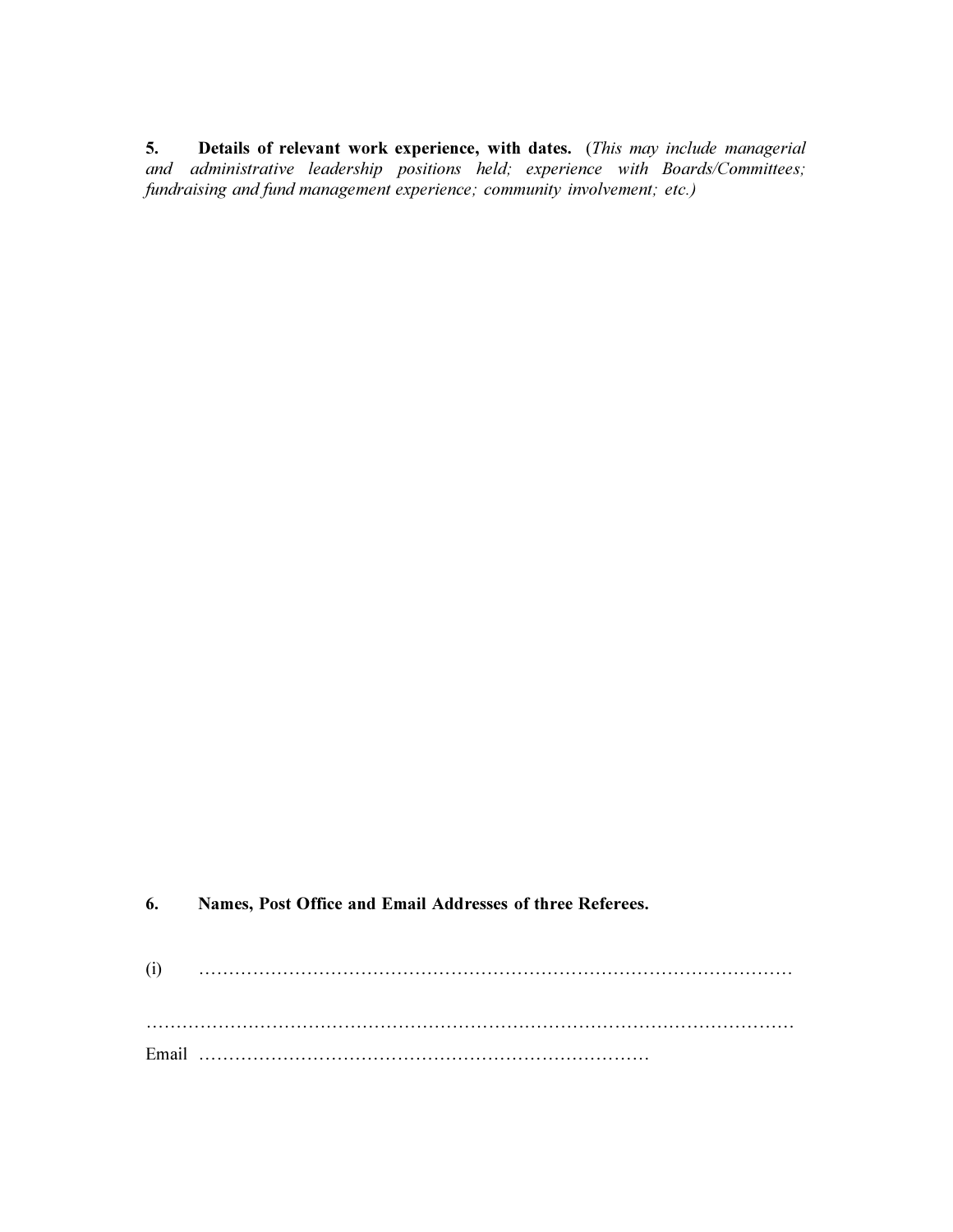(ii) …………………………………………………………………………………………… ……………………………………………………………………………………………… Email …………………………………………………………………

(iii) … ……………………………………………………………………………………… ……………………………………………………………………………………… Email …………………………………………………………………

Candidates are advised to request referees to respond promptly to enquiries when made.

#### 7. GENERAL

(i) Names of learned or professional associations of which the candidate is a member. ……………………………………………………………………………………………… ……………………………………………………………………………………………… ……………………………………………………………………………………………… ……………………………………………………………………………………………… ………………………………………………………………………………………………